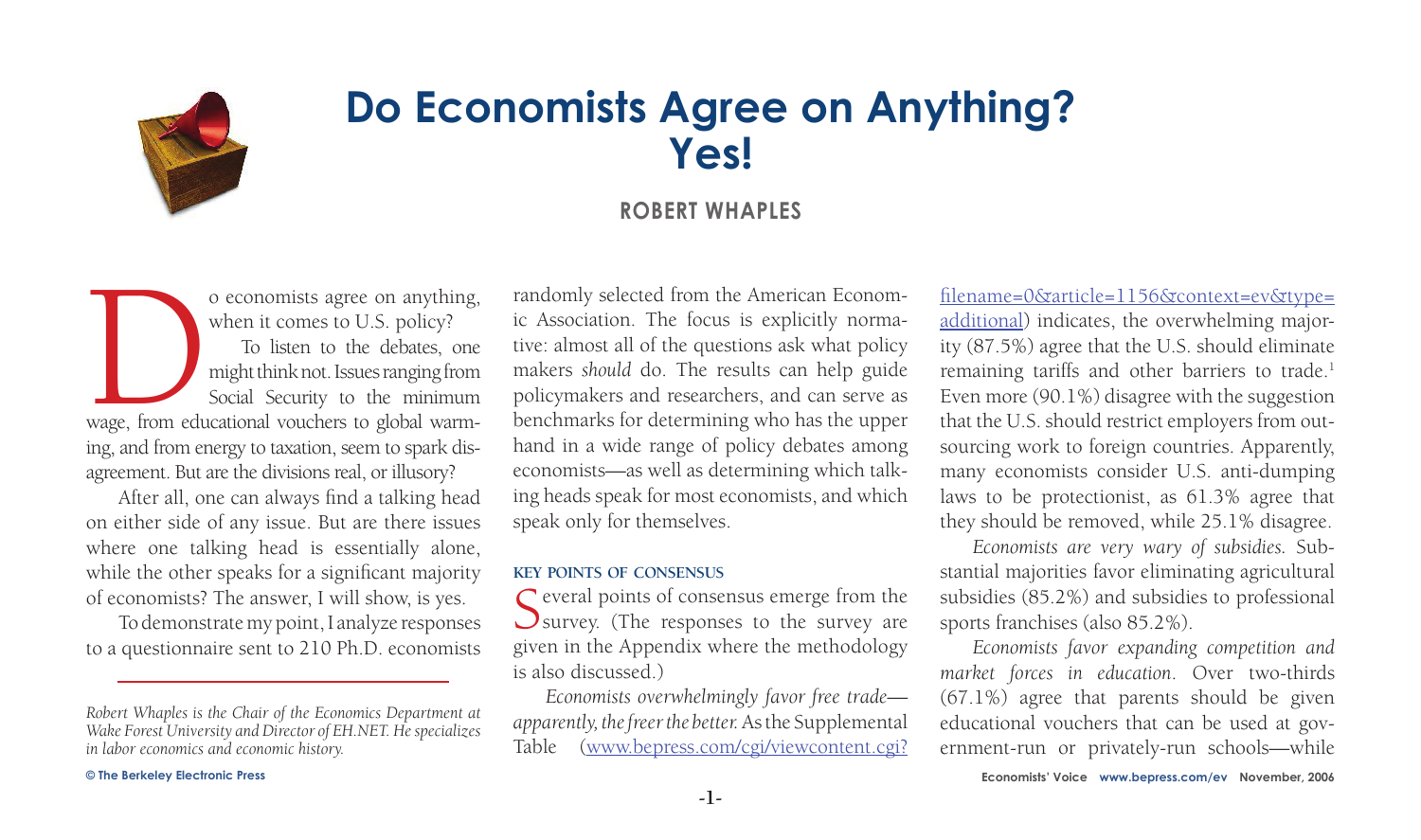30.5% oppose the idea. Support for vouchers is even stronger when they are to be used by low-income parents or parents with children in poorly-performing schools.

*Economists lean toward more competition in mail delivery*, as well, with about 4 out of 7 supporting an end to the U.S. Postal Service's monopoly on the delivery of first class mail.

### **economists on social security: nearing consensus on raising retirement age**

*Economists agree (85.3%) that the gap between Social Security funds and expenditures will become unsustainably large within the next fifty years if current policies remain unchanged. In addition, they may be reaching a consensus that increasing the normal retirement age is the best way to deal with this problem—but they are not there yet*.

The survey offers four simple choices about how to resolve the funding gap: move to mandatory personal accounts invested in the market; increase payroll taxes; increase the normal retirement age; and decrease Social Security benefits. These were not presented as mutually exclusive; respondents were simply asked to what extent they agreed or disagreed with each particular choice as the *best* method of dealing with the problem.

None of the four options was *strongly* supported (5 on the scale of 1 to 5) by more than one in six of the respondents who agreed that the funding gap will become unsustainably large.

Yet economists may be nearing consensus. Among the four choices, the preferred option is clearly increasing the normal retirement age (which was 65 for those born before 1938 and will reach 67 for those born after 1959). 77.2% see additional increases in the normal retirement age as the best option, but almost all of them "agree" rather than "strongly agreeing" with the idea.

Since these respondents do typically agree there's a problem here, it seems logical that they will move, in the coming years, to come to more strongly agree with their preferred option—unless, of course, the respondents prefer a solution that was not listed among the four.

The second most popular choice (favored by 57.1%) is to decrease Social Security benefits. Given the question's reference to the long-term (fifty-year) funding gap, this option implicitly refers to reducing *future* increases in real benefits projected to occur due to increases in real wages, rather than reducing current benefits (and a couple of respondents explicitly noted that this was their interpretation). Of course, an increase in the normal retirement age is the equivalent of a reduction in benefits for most retirees.

By a margin of about three to two, respondents reject the third choice: moving to mandatory personal accounts invested in the market. This result is quite interesting in light of the cliché that economists always tend to prefer market solutions; this area may be an exception to that proclivity.

Least popular of all is the idea of increasing payroll taxes, with only 20% favoring the option and 54.3% voting against.

Social Security's funding gap is partly related to shifting demographics due to higher life expectancies and low fertility rates, but the survey respondents firmly reject the idea (by a ratio of almost six to one) that developed countries with fertility rates below the replacement level should adopt policies which will increase their fertility rates—a path that some countries have begun to follow.

## **economists on energy: disagreement on greenhouse gases**

 $\Sigma$   $\Sigma$  *T* hile economists generally agree that the Social Security funding gap is a major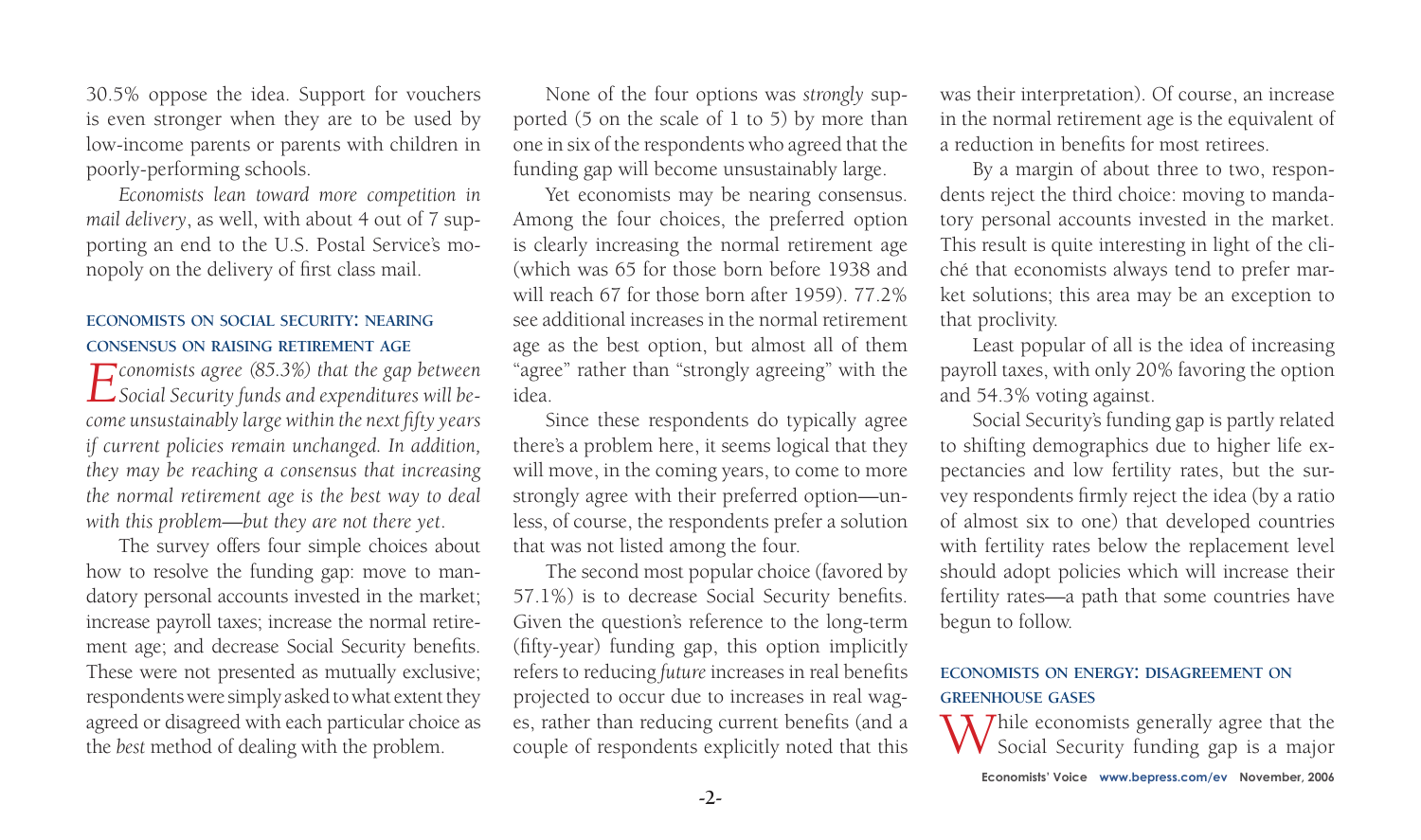Table 1 **Impact of Greenhouse Gases**

In comparison to a world in which greenhouse gas levels were stable, rising levels of greenhouse gases by the end of the twenty-first century will cause GDP per capita in the U.S. to be:

| a. more than 10 percent lower.          | 12.5% |  |
|-----------------------------------------|-------|--|
| b. about 5 to 10 percent lower.         | 7.1   |  |
| c. about 1 to 5 percent lower.          | 21.4  |  |
| d. less than 1 percent lower or higher. | 35.7  |  |
| e. about 1 to 5 percent higher.         | 16.1  |  |
| f. more than 5 percent higher.          | 71    |  |

Note: 56 respondents.

problem, they do not agree on the import of another headline-maker—rising levels of greenhouse gas emissions.

Indeed, the survey showed that economists are not overly concerned about the long-term economic impact of rising levels of greenhouse gases. As Table 1 indicates, the median economist predicts that—in comparison to a world in which greenhouse gas levels were stable—rising levels of greenhouse gases by the end of the twenty-first century will cause GDP per capita in the U.S. to be virtually unchanged (i.e., less than one percent lower or higher). 19.6% project that rising greenhouse gas levels will reduce GDP a century from now by 5 percent or more, while 7.1% believe that rising levels will *increase* GDP by more than 5 percent.

Assuming that "more than 10 percent lower"  $= -15\%$ , "more than 5 percent higher"  $= +10\%$ , and taking the midpoint of the other categories, the collective estimate is that rising greenhouse gases will reduce GDP in 2100 by 1.86%—about the equivalent of only *one year* of American per capita economic growth over

the past century.

Assessing the likely impact of rising greenhouse gas levels is fraught with complexity, which explains why this question had the lowest response rate in the survey. All in all, 41% believe that increased levels of greenhouse gases will reduce GDP by more than 1 percent, very similar to the share (41.3%) agreeing that the U.S. should ratify the Kyoto Accords—whose aim is to rein in greenhouse gas emissions. Economists are about as divided as possible on the Kyoto Accords, with those opposing its ratification slightly outnumbering those in favor.

*Economists favor increased reliance on nuclear energy and higher energy taxes.* One way to reduce greenhouse gas emissions is to rely more on nuclear power, an idea strongly supported by economists (63.1% agree, 10.0% disagree). Another method for discouraging emissions is an overall increase in energy taxes—a proposition that is also fairly strongly favored by economists  $(65.0\%$  agree, 21.3% disagree).<sup>2</sup>

However, many economists seem to view Corporate Average Fuel Economy (CAFE) standards as a blunt instrument for conserving energy and protecting the environment. About half (53.8%) advocate increasing CAFE standards, but over one-third believe they should be eliminated (see Table 2).

On the final energy/environment question, economists lean against drilling for oil in the Arctic National Wildlife Refuge by about three to two.

Table 2 **CAFE Standards**

| Corporate Average Fuel Economy (CAFE) standards should be: |  |
|------------------------------------------------------------|--|
| 53.8%                                                      |  |
| 11.4                                                       |  |
| 0.0                                                        |  |
| 348                                                        |  |
|                                                            |  |

Note: 79 respondents.

**Economists' Voice [www.bepress.com/](http://www.bepress.com)ev November, 2006**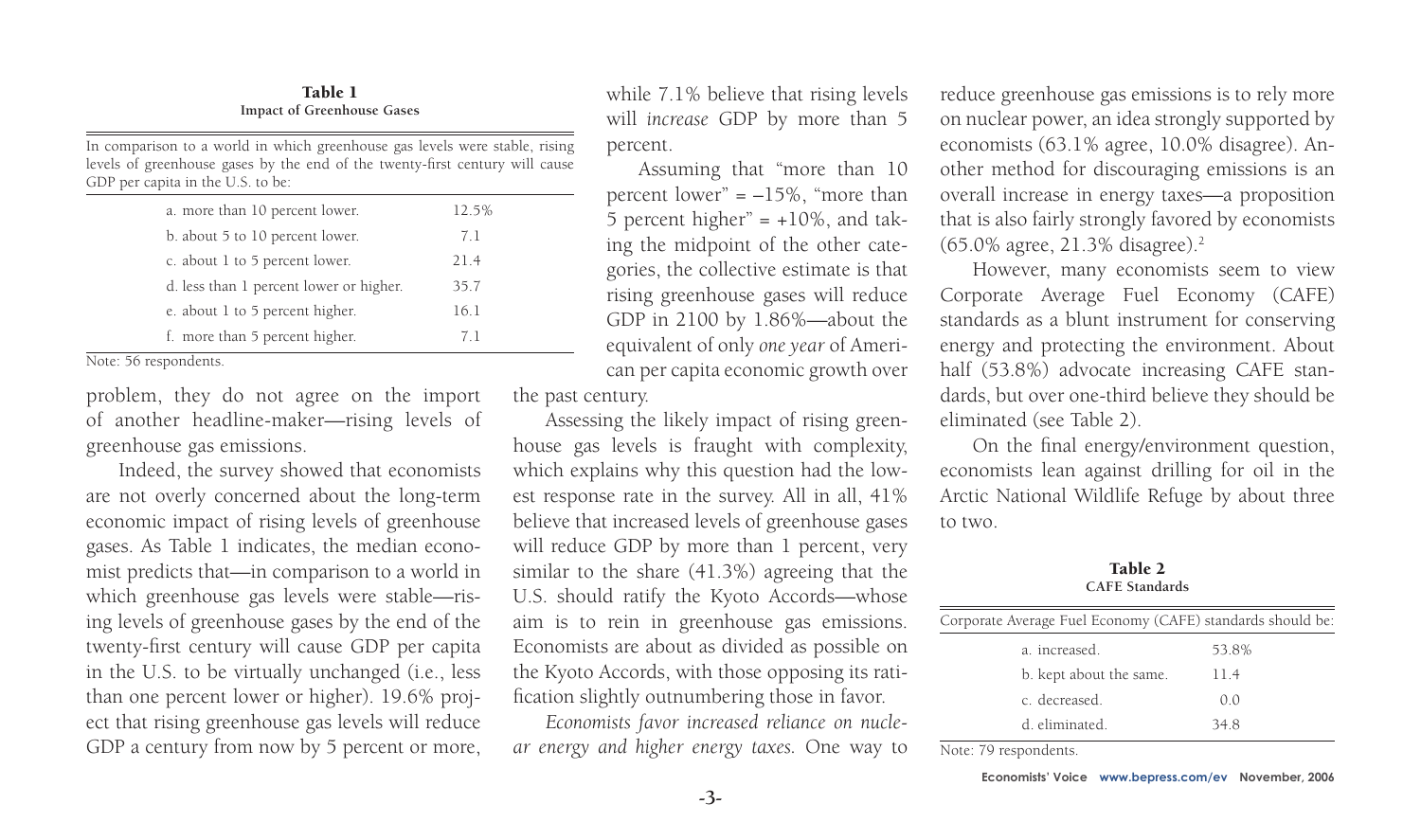**economists on other topics: taxes, health, immigration, and minimum wages**

Economists reject eliminating the inheritance/ estate tax—60.2% are opposed, 34.9% in favor. But they are torn about the merits of replacing the income tax with an equivalent tax on consumption—with opponents and proponents almost equally balanced, and many undecided.

Economists have not reached a consensus on the merits of universal health insurance— 45.8% favor the idea, but almost an equal number (38.7%) oppose it. On the other hand, marijuana legalization is favored by a sizeable majority (62.2% favor, 17.0% oppose).

Few economists believe that current U.S. immigration levels are too high (16.7%)—although many (29.5%) are neutral on the matter.

The efficacy of the minimum wage continues to divide economists. As Table 3 shows, almost half (46.8%) have concluded that the federal minimum wage should be *eliminated*, while a slightly smaller number (37.7%) favor increasing it.<sup>3</sup>

Finally, economists predict that inflation will remain under control over the next twenty years. 44.2% forecast it to be about the same as

over the past twenty years (1985 to 2005)—a period over which the Consumer Price Index rose at a compounded rate of 3.1% per year. 31.2% think the inflation rate will be slightly higher in the next two decades, 14.3% peg it to be lower, and 10.4% think it will be considerably higher.

Not all prices will move in sync, according to respondents. Among the seven items mentioned in the survey, economists estimate that over the next twenty years, quality-adjusted prices will rise most rapidly for medical care, followed by higher education, energy, housing, autos, food and electronic goods.<sup>4</sup>

Many professional economists will be unsurprised by these results. They should be, since

**--**

the results are reflective of their peers' positions. However, I suspect that many outside the profession will learn much from this picture of the profession's collective wisdom. And when they see talking heads vie on television, they'll understand whether they're seeing a debate that's genuine, or concocted, and whether the apparent division is real, or illusory.

With public discourse so marked by partisan politics, it's useful to be able to look to professional consensus as a somewhat more objective benchmark—to learn what most of those with much more knowledge and education in economics than the average TV viewer, newspaper reader, or Internet surfer generally believe.

Letters commenting on this piece or others may be submitted at [http://www.bepress.com/cgi/](http://www.bepress.com/cgi/submit.cgi?context=ev) [submit.cgi?context=e](http://www.bepress.com/cgi/submit.cgi?context=ev)v.

The survey was mailed to 210 randomly-<br>selected, Ph.D.-bearing members of the American Economics Association (AEA) in Fall 2005. Because the survey is intended to reflect

# **appendix**



Note: 77 respondents.

Table 3 **Minimum Wage**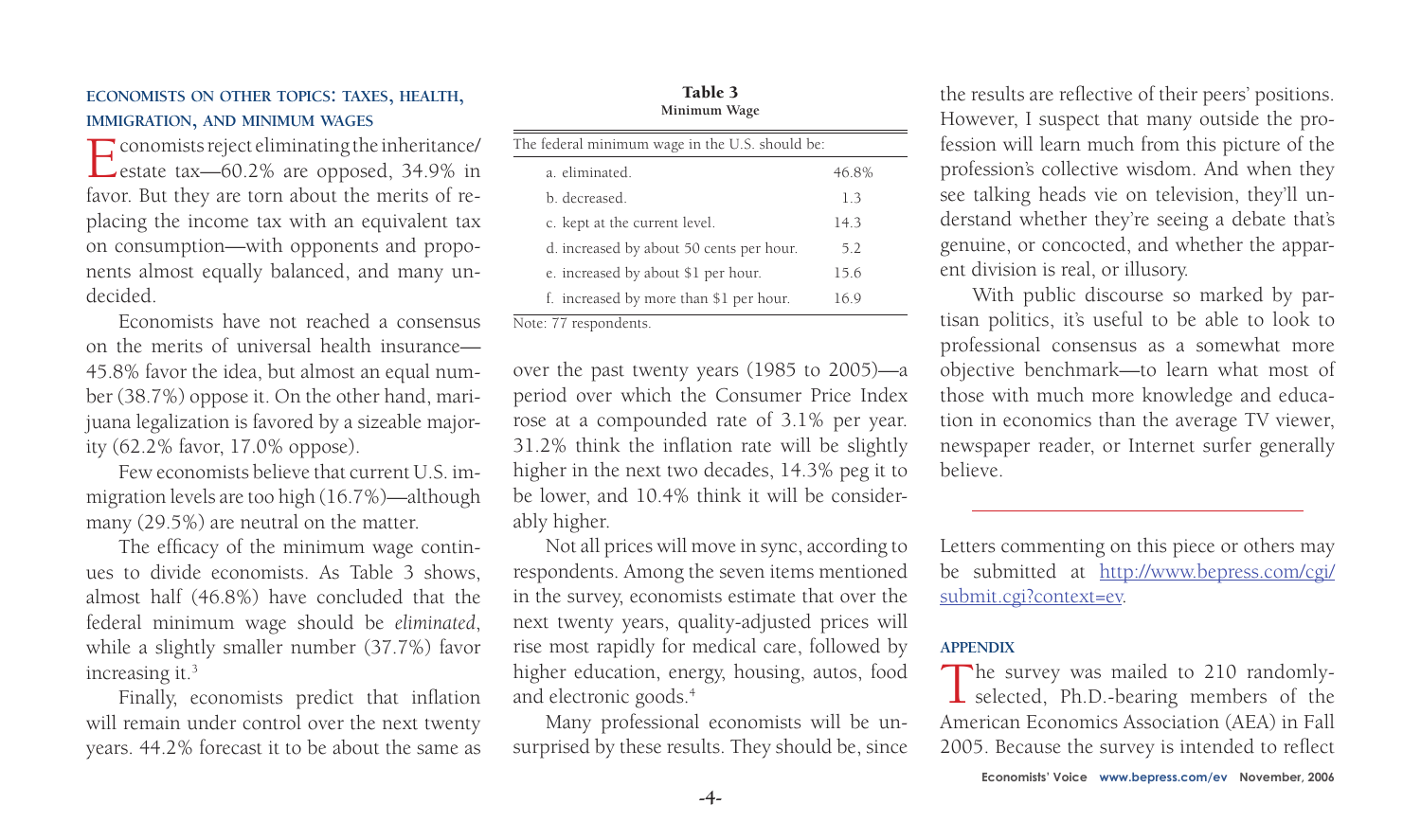policies regarding the American economy, respondents all possessed undergraduate and graduate degrees from U.S. institutions. The response rate was 40.0 percent (84 surveys) somewhat higher than reported in previous surveys of general AEA membership.<sup>5</sup>

Among the survey's respondents, 12.5% are female<sup>6</sup>; 65.1% identify their main employer as academic, 12.0% as government, and 22.9% as "other."7 The median year of birth is 1948, with one-quarter born before 1941, and one-quarter after 1956.

Based on postmarks, the respondents represent twenty-six states and Washington, DC. Sixty percent are from states that voted Democratic in the 2004 presidential election.

#### **notes**

- 1. Whaples and Heckelman found almost an identical percent (87%) who agreed that "tariffs and import quotas usually reduce general economic welfare." Likewise, Fuller and Geide-Stevenson found that 92.6% "mainly agreed" or "agreed with provisos" with the statement.
- 2. The results are similar to those of economists at top research institutions, who collectively rated the idea of increasing gasoline taxes at 73 on a scale of 0 to 100 (Fuchs, Krueger, Poterba, 1998).
- 3. Whaples (1996) found that 43% of labor economists disagreed with the idea of increasing the minimum wages, while 57% agreed with the idea. The

figures in the current survey are somewhat less supportive of increasing the minimum wage—perhaps due to a shift over time or because the earlier survey included only labor economists. The results are also similar to those of labor economists at top research institutions, who collectively rated the idea of increasing the minimum wage at 53 on a scale of 0 to 100 (Fuchs, Krueger, Poterba, 1998).

- 4. Respondents were asked to rank the items' price rises from  $1 =$  fastest to  $7 =$  slowest. Not all ranked all items, and about ten percent ranked only the top or top few items (74 respondents). The average numerical rankings are: medical care (1.65), higher education (2.57), energy (2.70), housing (3.92), autos (5.19), food (5.37) and electronic goods (6.32). Three of the respondents ranked electronic goods as most prone to inflation. But I suspect that this was an error—and that they inverted their scales inadvertently due to hasty completion of the survey's somewhat complicated last question. If their answers are reversed, the order stays the same and the averages are medical care (1.49), higher education (2.36), energy (2.61), housing  $(3.98)$ , autos  $(5.29)$ , food  $(5.43)$  and electronic goods (6.60).
- 5. Response rates among AEA member in recent surveys include 34.4% in Alston, Kearl and Vaughan (1992), 30.8% in Fuller and Geide-Stevenson (2003), 36.3% in Whaples and Heckelman (2005), and 26.6% in Klein and Stern (2005). This survey was a bit shorter than most, which may explain the higher reply rate. Surveys of economists within subfields tend to yield higher response rates, for example, 51% of economists in the Economic History Association in Whaples (1995) and 40.6% of AEA labor economists in Whaples (1996).
- 6. Based on first names, women made up 15.2% of the sample to whom the surveys were mailed.

7. "Other" may include some retirees, but the average age of the three groups is virtually identical—48.0 years old for academics, 49.7 for government, 49.4 for "other."

#### **references and further reading**

**Alston,** Richard, J. R. Kearl, and Michael Vaughan (1992) "Is There a Consensus among Economists in the 1990s?" American Economic Association: Papers and Proceedings, 82(2):203–9.

**Fuller,** Dan and Doris Geide-Stevenson (2003) "Consensus among Economists: Revisited," Journal of Economic Education, 34(4): 369–87.

**Fuchs,** Victor R., Alan B. Krueger and James M. Poterba (1998) "Economists' Views about Parameters, Values, and Policies: Survey Results in Labor and Public Economics," Journal of Economic Literature, 36(3):1387–1425.

**Klein,** Daniel B. and Charlotta Stern (2006) "Professors and Their Politics: The Policy Views of Social Scientists," Critical Review: An Interdisciplinary Journal of Politics and Society, 17(3&4):257–303.

**Whaples,** Robert (1995) "Where Is There Consensus among American Economic Historians? The Results of a Survey on Forty Propositions," Journal of Economic History, 55(1):139–54.